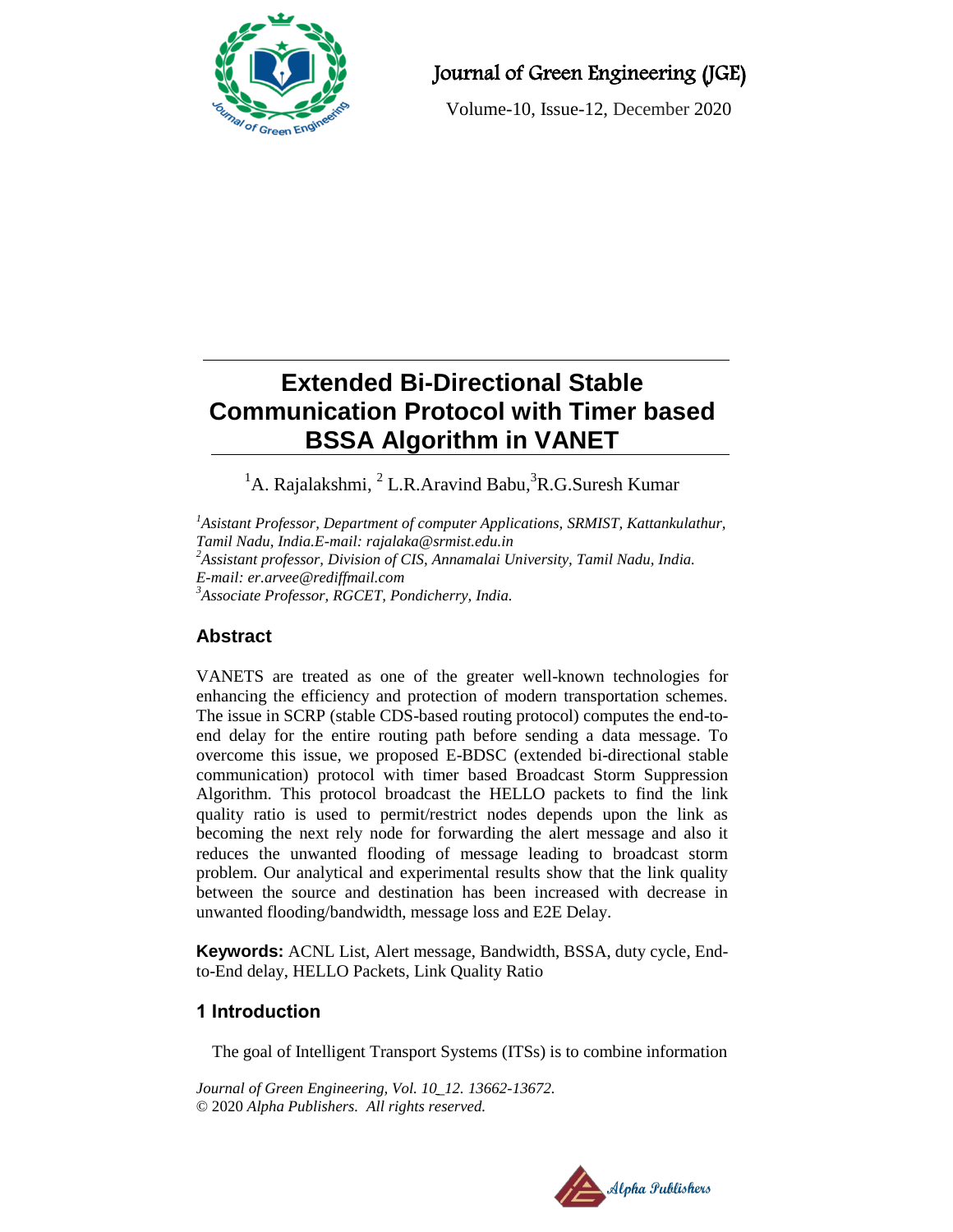#### *13663 A. Rajalakshmi et al.*

and communication technology with transport systems in order to build more competent, green, safe and smooth transport systems. To accomplish both vehicle-to-infrastructure (V2I) and vehicle-to-vehicle (V2V) communications, the ITSs are based on wireless technologies. Vehicles communicate with a defined movement through the wireless media in V2I communication. In the other hand, wireless contact responses are given in the V2V access vehicles to converse specifically with neighbouring vehicles without the need for any infrastructure. Vehicles with V2V potential form an ad hoc network, commonly known as an ad hoc vehicle network (VANET).

 Each vehicle must also be able to transmit, receive and communicate security or infotainment information in the VANET[2] in V2V. When opposed to V2I networks, since they run without fixed access network nodes, VANETs have ever-present knowledge exchange and their usage implications at lower execution costs. VANETs can utilize numerous wireless networking technologies as their base. Small-range radio systems such as WLAN (either standard Wi-Fi or IEEE 802.11p unique to the vehicle), Bluetooth, Visible Light Communication (VLC), Infrared, and ZigBee are the most common. In addition, VANETs will support cellular technologies such as UMTS, LTE, or WiMAX IEEE 802.16, forming heterogeneous vehicular networks.

The function of VANET is to permit wireless communication between on-road vehicles along with wireless sensors on the roadside, to facilitate the transport of information in order to guarantee driving safety and to prepare for dynamic routing, to allow mobile sensing and also to provide in-car entertainment.

Every participating vehicle is converted into a wireless router or node by A VANET, permitting cars to communicate within 100 to 300 metres of each other and, in turn, form an extensive-range system. In order to establish a mobile Internet, as cars drop out of the signal collection and fall out of the system, remaining cars can assist in linking vehicles to each other. The vehicles and roadside elements are the conversing nodes in vehicular communicating system, presenting each other with data, such as protection warnings and traffic intelligence. The vehicular communication structures can be further efficient in stopping accidents and traffic congestions than if every vehicle strives to resolve these issues independently. There are three factors parts of the VANET: Onboard unit (OBU), Roadside unit (RSU) and the backhaul network [3].

#### **2 VANET**

VANETs have special characteristics including complex topology, regular network disconnection and diverse communication environments, conventional MANET routing protocols such as Ad hoc On-Demand Distance Vector (AODV) (Perkins and Royer, 1999) are not specifically available for VANETs.

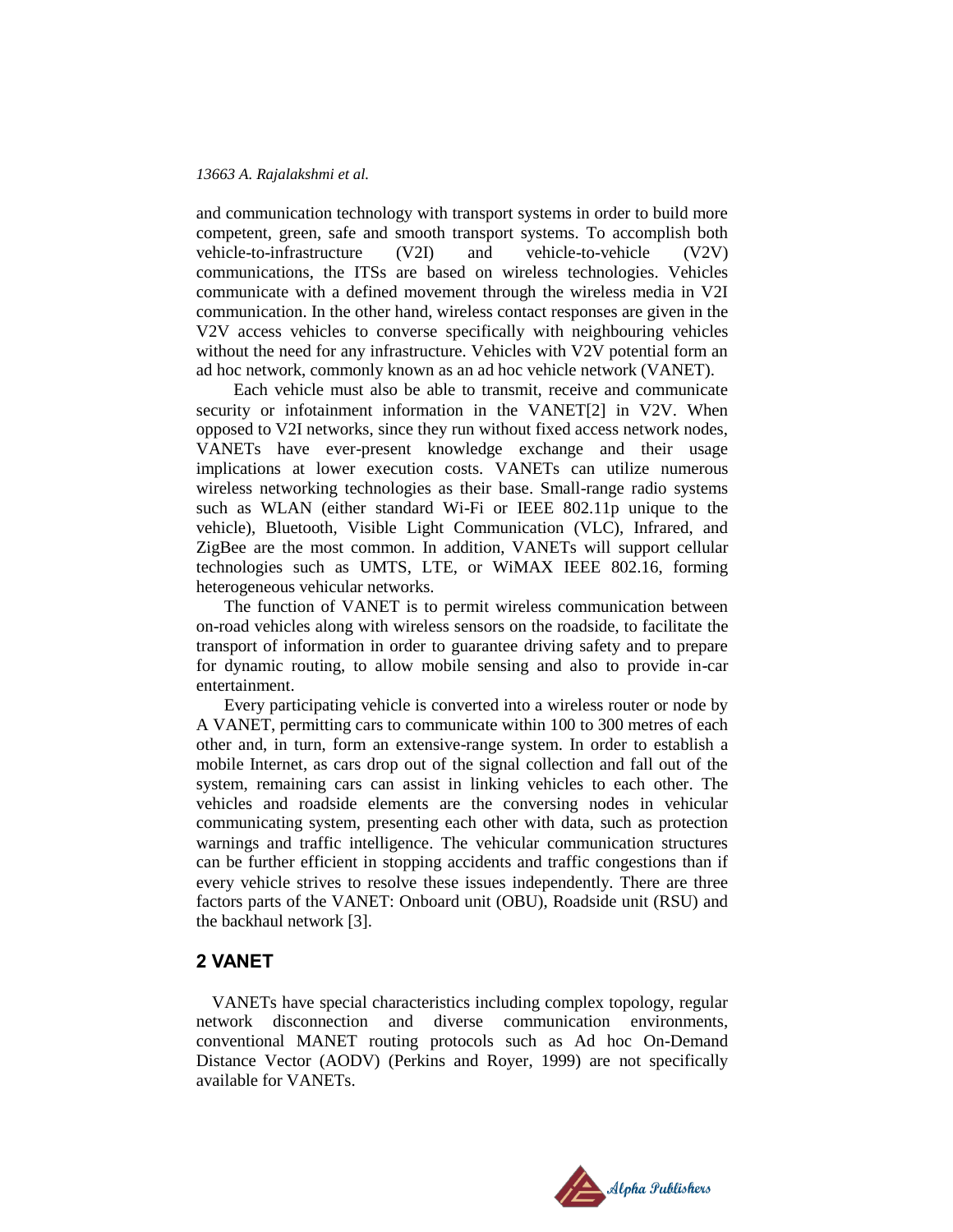#### *E-BDSC Protocol with Timer based BSSA Algorithm in VANET 13664 2.1 Characteristics*

Over the last few years, VANETs have passed into a main study portion. In contrast with other styles of MANETs, VANET has its own unique characteristics and the different characteristics of VANET[3] include:

 *Predictable mobility*: Separate MANETs, VANET network nodes (here vehicles) go in a predetermined manner as route structure is developed and vehicles are required to navigate and follow road signs, road signals and other moving vehicles[8].

 *High mobility and rapid changing topology:* In particular, on roads and highways, vehicles go very fast. Therefore, for a very short period, they remain within each other's contact range, and connections are identified and broken rapidly, resulting in rapid transformation in network topology. In addition, the action of the driver is damaged by the need to respond to input obtained from the network, creating variations in the topology of the network. The incremental changes in the topology of the network impact the network diameter to be negligible, although some routes can be disconnected before they can be used.

 *Geographic position available:* Fresh, accurate positioning systems integrated with electronic maps can be distributed to cars. For example, in cars that assist to give position information for routing functions, global positioning system (GPS) receivers are incredibly common.

 *Variable network density:* The reliability of the VANET network varies according to the traffic load, which in the traffic jam event, such as in rural places, can be very high or very low.

 *High computing capacity:* Because vehicles are VANET nodes, sensors and sufficient communication tools such as high-speed processors, large processing space, sophisticated antenna technology and contemporary GPS will carry a satisfactory amount. These tools improve the node's computing capacity, which helps to establish efficient wireless communication and collect accurate node location, speed and direction information.

#### *2.2 Challenges*

Largest obstacles [2]. The basic characteristics of VANETs involve distinct communication paradigms, protection and privacy techniques, and wireless communication systems compared to MANETs.

 *Fundament Limits and Opportunities: T*he key limits and opportunities of VANET contact from a more analytical viewpoint are unexpectedly marginally understood.

 *Standards:* The original IEEE 802.11 specification is not capable of complying well with the prerequisite of stable network access, and the new IEEE 802.11p protocol MAC specifications are not professionally designed for a likely significant amount of vehicles.

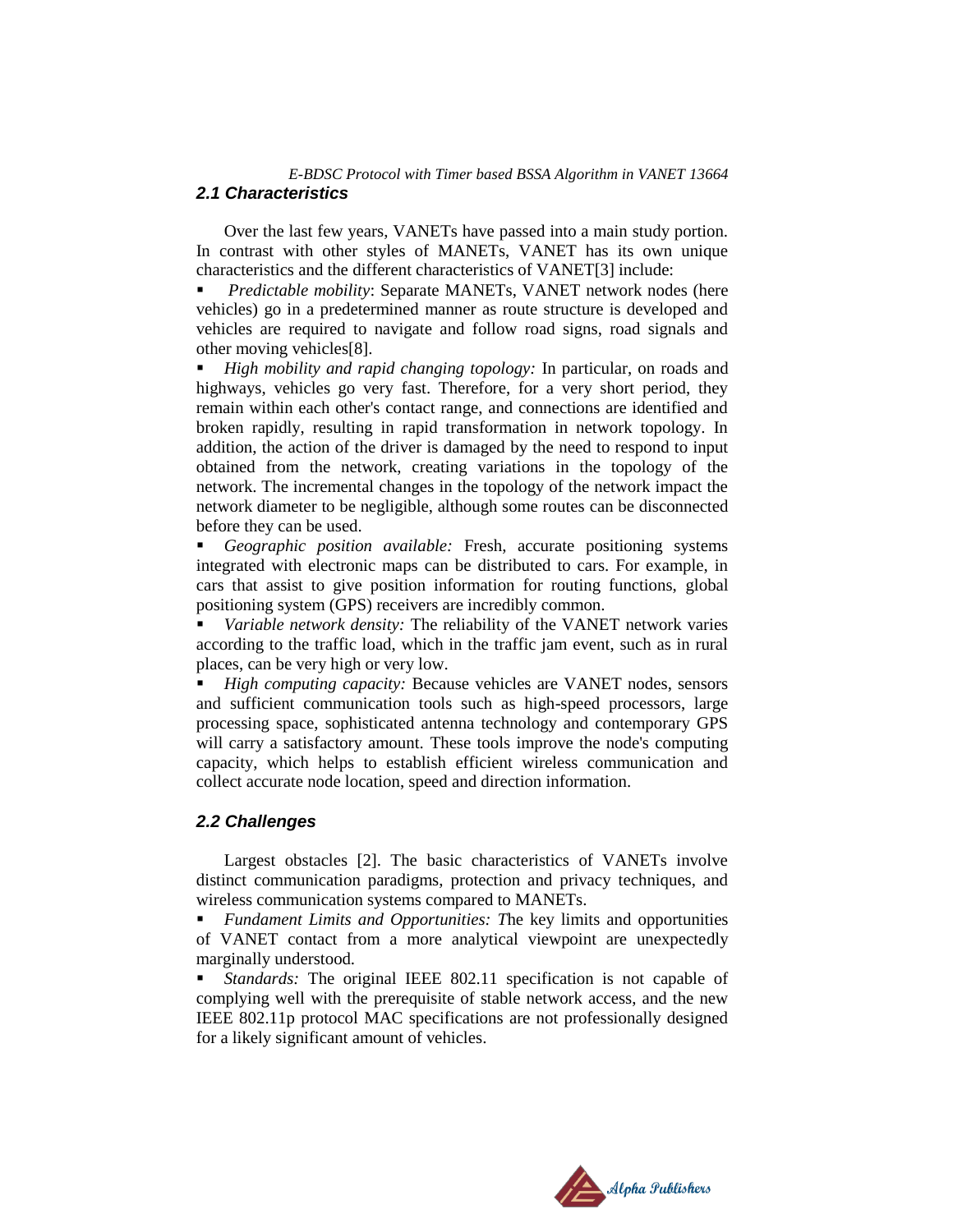#### *13665 A. Rajalakshmi et al.*

 *Routing Protocols:* While many efficient routing protocols and algorithms like cognitive MAC for VANET (CMV) and greedy traffic-aware routing (GyTAR) [2] have been introduced by researchers, the crucial challenge is to suggest good routing protocols for connectivity with VANETs with enormous vehicle mobility and elevated complex topology.

 *Connectivity:* The most critical thing for VANET connectivity is the authority and management of network links between vehicles and network infrastructures.

 *Cross-Layer:* To direct the functions of real-time and multimedia, the proposed cross-layer between original layers is an available solution.

 *Cooperative Communication:* The authors regard the VANETs as a form of cloud called the Mobile Computing Cloud (MCC) and present in vehicular communication a broadband cloud in the authors.

 *Mobility:* That is the norm that lets the topology change rapidly for vehicular networks[8]. Similarly, there are strong similarities between the mobility habits of automobiles on similar routes.

 *Security and Privacy:* There are several alternatives that have big pitfalls, and the mainstream approach is still focused on "key pair/certificate/signature."

 *Validation:* In a real situation, it is important to not only test the output of VANETs, but also to determine previously unknown and vital device properties.

#### *2.3 Applications*

Performance and protection are two significant criteria that can be used, based on their core concept, to categorise VANET applications [2]. Yet, efficiency and protection are not completely isolated from each other. In the other hand, in the design of VANET applications, these and other characteristics should be measured together.

 *Safety Applications:* The definitive aim of the safety features of VANETs is to avert and reduce the number of road injuries. This is a delay-susceptible functional level. Thus, in order to reduce the delay, systems use vehicle-tovehicle connectivity in this category.

**Efficiency Applications:** This is a group where functions are mindful of the location of the car aimed at restoring their mobility on public roads. In this class, most applications need optimum availability, since drivers require the data generated to deliver results during the journey, rendering the journey smoother.

 *Comfort Applications:* Drivers can get input from vehicle resources in this class that can support the driver on the journey, making it more comfortable and pleasant.

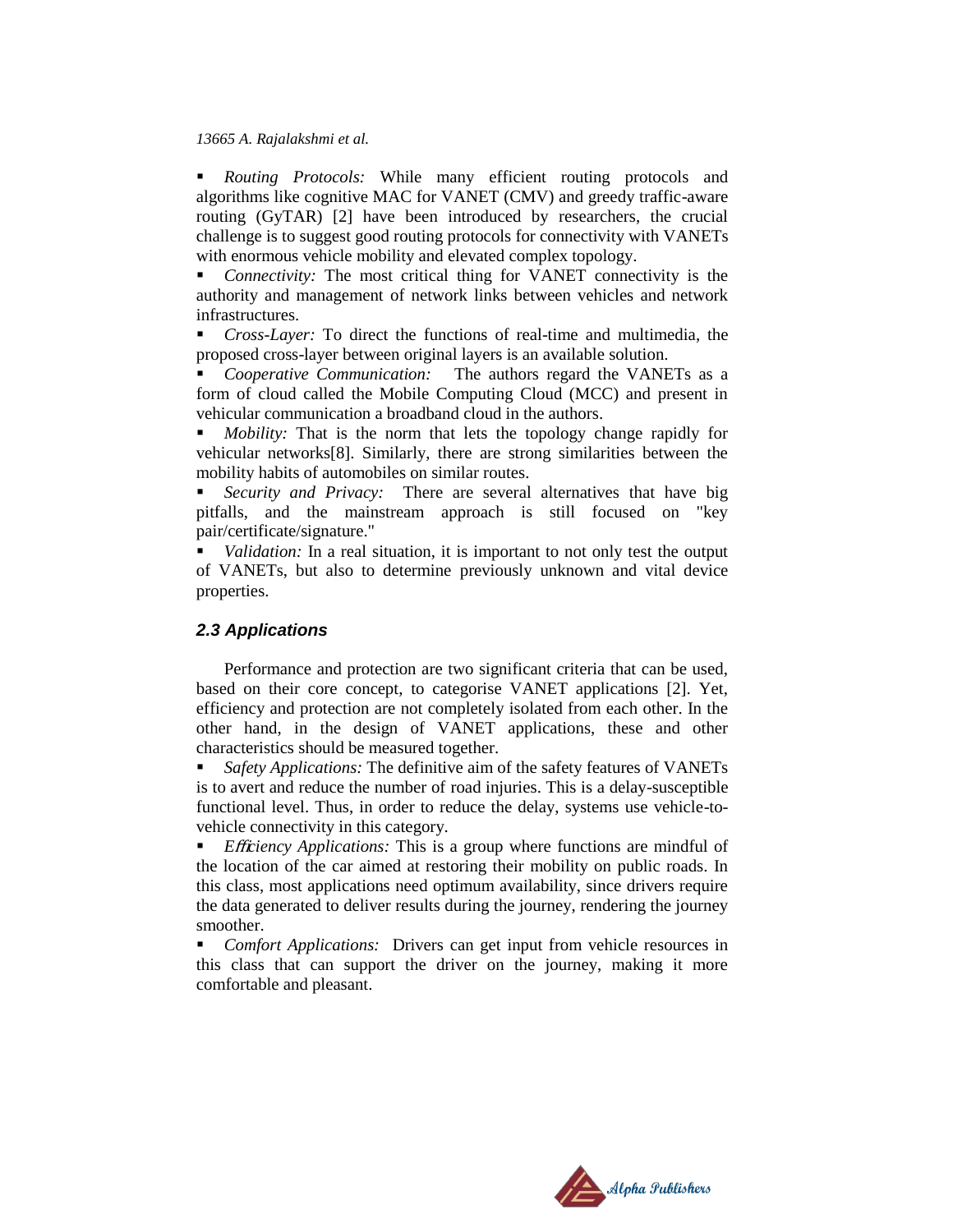*Interactive Entertainment:* Aspiring to question and bring entertainmentrelated data to drivers and travelers, networking and usability are the key features of this practical class.

 *Urban Sensing:* As a network model for urban exploration and the exchange of knowledge of natural interest, a vehicular network can be used. This is particularly true in urban environments, where a high concentration of cars can be assumed to be prepared with on-board sensors.

#### **3 Related Work**

In this area, we check at VANET's current routing suggestions and then consider the problem of using such protocols in the vehicle context, particularly in urban situations. Some of the protocols are: RBVT [6]. These protocols benefit from real-time vehicle traffic information in order to construct route-based pathways composed of sequences of road intersections that are extremely likely to have network connections between them. Geographical assistance is used to pass packets on the path between intersections, minimizing the vulnerability of the path to the motions of individual nodes. We optimise the forwarding for crowded networks with high contention using the dispersed receiver-based option of next hops based on a multi-criterion preference purpose that takes into account non-uniform radio propagation. GPSR [5], in network topology, it allows greedy forwarding choices using only knowledge about the immediate neighbours of a router. The algorithm recovers when a packet attains a position where greedy forwarding is difficult, by routing across the perimeter of the area. As a number of network destination rises, GPSR range grater in per-router state than shortened-path and ad-hoc routing protocols, by retaining state only about the local topology. GPSR can use local topology knowledge to easily identify right new routes under continuous mobility topology changes. We define the GPSR protocol and equate its achievement with that of Dynamic Source Routing using broad simulations of mobile wireless networks. Greedy Traffic Aware Protocol for routing optimal for metropolitan environments, GyTAR [4]. GyTAR have couple of parts: I choose the links through which a packet must pass dynamically in order to attain its target and (ii) use an enhanced greedy system to transfer packets between two junctions. In this article, we offer a comprehensive report of our approach and provide its additional advantages compared to other current vehicle routing protocols. In terms of packet distribution ratio, end-to-end latency, and routing overhead, these findings indicate major efficiency changes. Given the extremely mobile, partitioned existence of these networks, MDDV [9] is a mobilitycentric means of data diffusion in vehicular networks intended to function accurately and reliably. MDDV is intended for the data dissemination of adventure vehicle mobility and incorporates the concept of opportunistic forwarding, trajectory-based forwarding and regional forwarding. For the implementation of localized

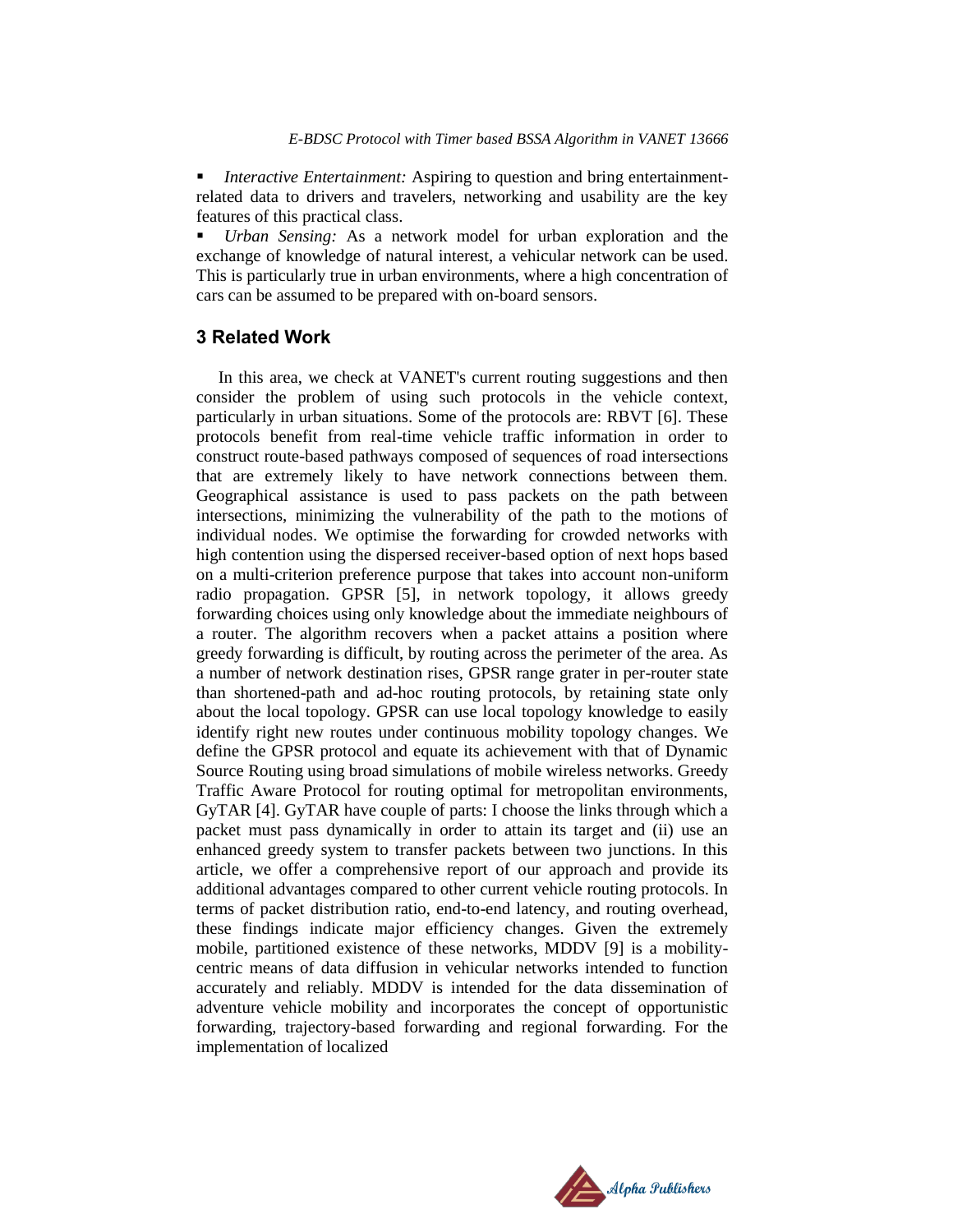#### *13667 A. Rajalakshmi et al.*

algorithms in vehicle networks, we are creating a generalized mobile computing approach. Based on their own experience, vehicles conduct local operations while collectively achieving a global behavior.

### **4 E-BDSC Protocol with Timer Based BSSA Algorithm**

This section contains Network formation, Broadcasting HELLO packets, Link Quality Estimation, Maintaining ACNL List.

 *Network Formation:* In the network topology of modern metropolitan areas, the network representation comprises of roads and junctions. There are distinctive features for each road section, such as length, width, number of lanes, and traffic density. The road segment is connected via a duplex wired link and placing the number of nodes in each direction. The Link quality ratio (LQR) is estimated by broadcasting the HELLO packet to each and every node. The alert message is transferred between the source and destination is done by using the concept of ACNL techniques.

 *Broadcasting HELLO packet:* In this section, The HELLO packet is transmitted to each and every node in the network topology for finding the LQR. This packet (ie., ID, POSITION and ACNL LIST) is received only when the node is in alive state and after some time it goes to sleep state so the bandwidth is reduced by using this duty cycle concept( BSSA with timer based technique) [1]. Figure 1 shows System Architecture. Figure 2 shows Broadcasting HELLO packets.



**Figure 1** System Architecture



**Figure 2** Broadcasting HELLO packets

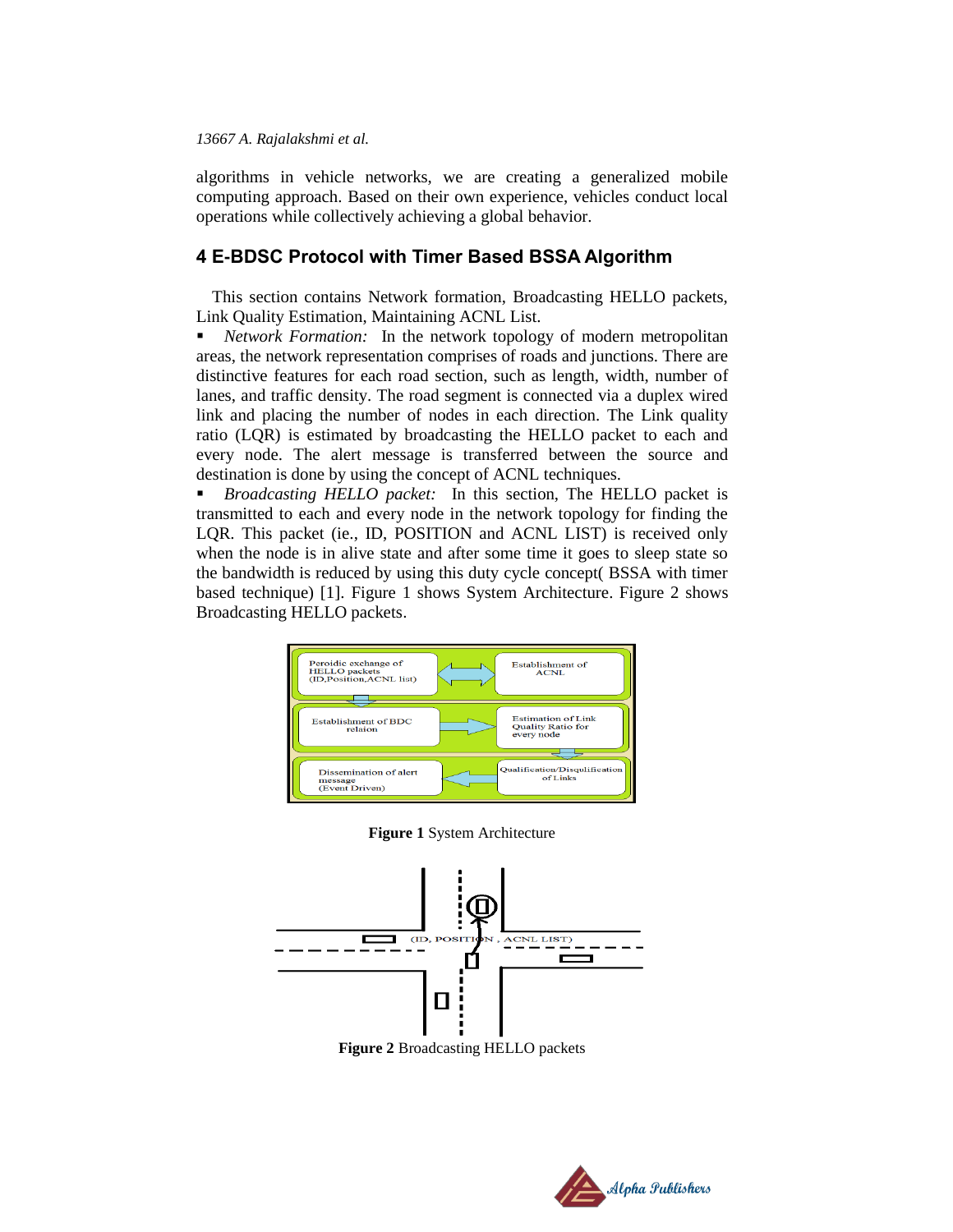*Link Quality Estimation:* A distributed warning signalling protocol that specifically selects a collection of possible relay nodes is the E-BDSC protocol. A significant evaluation of the consistency of each relation between a given pair of nodes is provided by the link quality inference algorithm. Furthermore, two link selection criteria based on significant estimates of the link merits are proposed [7]. The efficiency of the collection of relay nodes by concentrating only on those nodes with an appropriate quality of links to prevent the loss of warning signals and thereby increase the accessibility of alert signals within a platoon of vehicles. The increase in reachability is accomplished when retaining a low latency in communication from end to end. The quality of link is estimated by using the receiving signal strength ie., If the packet is received properly then the quality of link is high (Strength) otherwise it is low (Weak).

 *Maintaining ACNL List:* The exchanging of HELLO packets outcomes in the development of a list of active nodes of communication (ACNL)[10]. As a consequence of using the node IDs derived from the obtained HELLO packets, the ACNL is created locally at each node, where the maximum number of ACNL entries is constrained by the size of the HELLO packets. If a HELLO package is got from node A at node B, taking into consideration two nodes A and B, node B informs its ACNL by setting the node A ID as presently working in single-hop communication, and conversely is right. The loss of node A by HELLO packets, on the other hand, will result in the lack of node A ID access in the ACNL of node B. If the ACNL is recognized, it is integrated into the subsequent planned HELLO packet for transmit and sent to its neighbouring nodes.

The data contained within each HELLO packet includes the ID of the broadcast node, the positioning coordinates and the ACNL. Any specific identifier, such as the MAC address of the IEEE 802.11-based wireless transceiver, will represent the Broadcaster ID. The BDC flag is used for checking whether the ID of intermediate node is present in both the ACNL list of source and destination. If the flag is true then the alert message is transferred between them or else it will not transfer the alert message through that path.



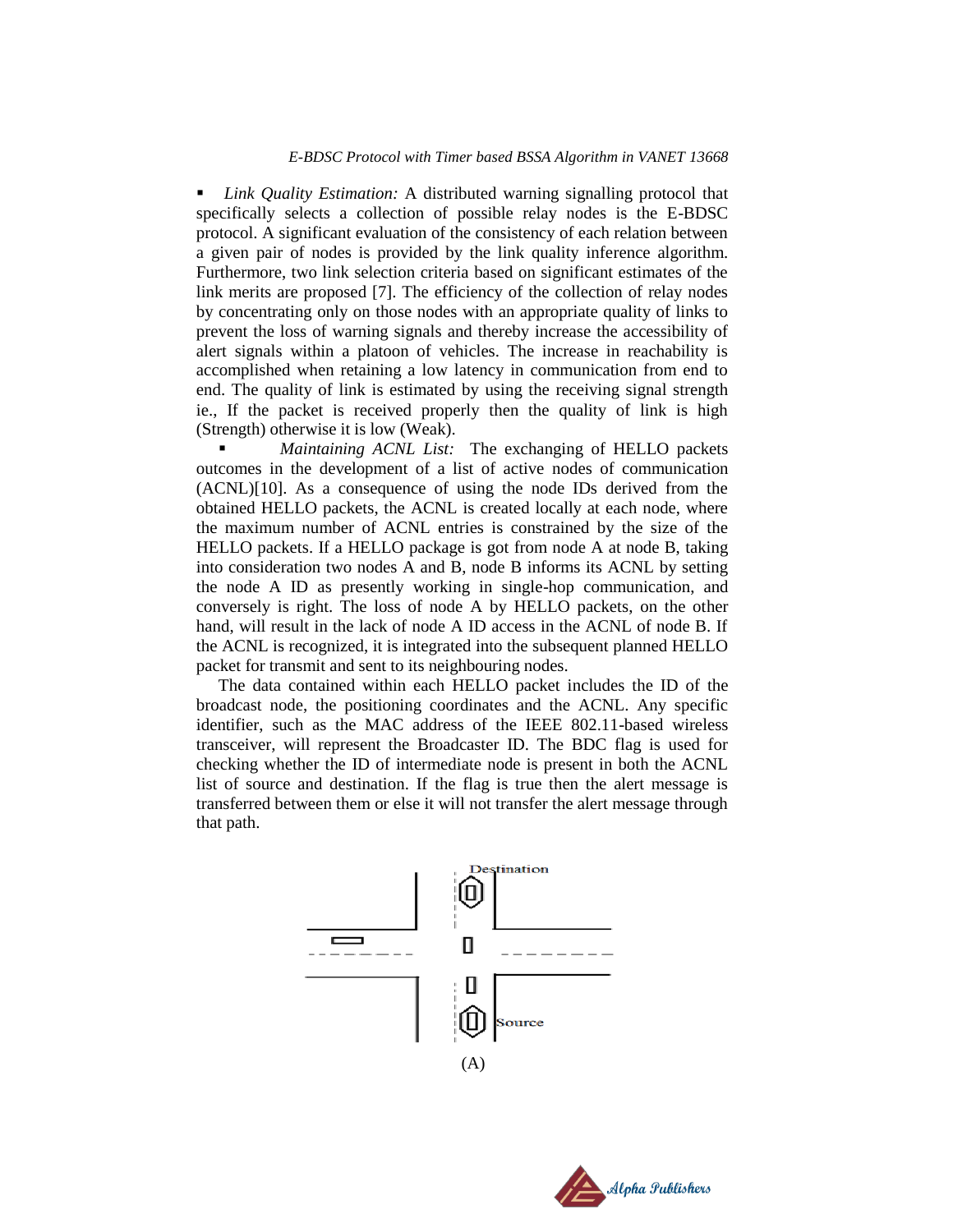

**Figure 3** Source sends Alert message to Destination. (a) Source and Destination are labeled (b) Source sends a message to  $1<sup>st</sup>$  transitional node (c)  $1<sup>st</sup>$  transitional node sends a message to  $2^{nd}$  transitional node (d)  $2^{nd}$  transitional node sends a message to Destination

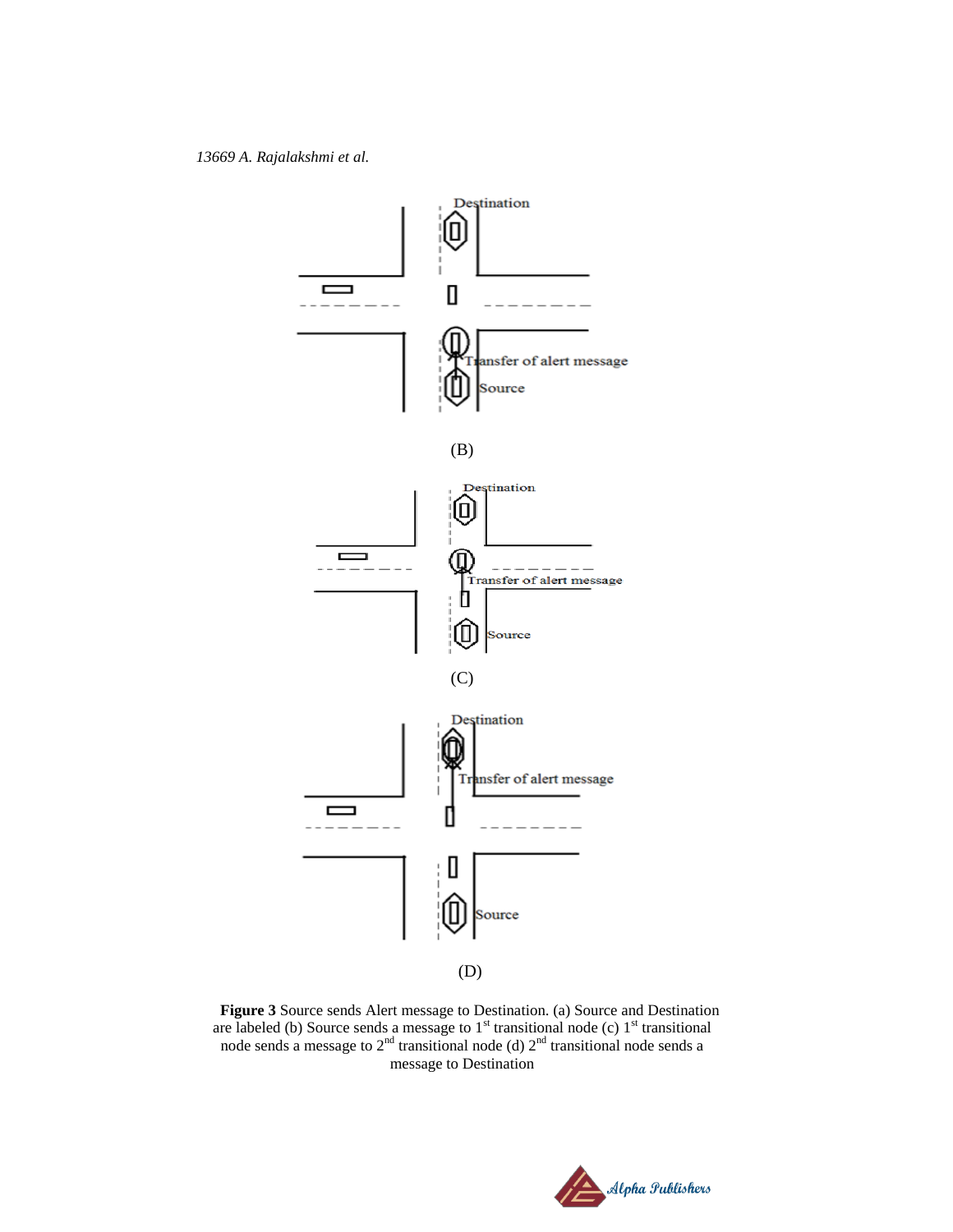### **5 Performance Evaluation**

 *Packet Delivery Ratio:* When compared to SCRP, our protocol improves the packet delivery ratio. SCRP evaluates 238.0 packet delivery ratio at distance of 100 meters and 248.0 Packet delivery ratio at distance of 180 meters. Our proposed protocol improves by performing 258.0 Packet delivery ratio at distance of 100 meter and 268.9 Packet delivery ratio at distance of 180 meters. Thus the result shows that E-BDSC Protocol with Timer based BSSA concept increases the Packet rate.

• *End-to-End Delay*: As a function of the number of cars, Fig. 4(b) illustrates the average end-to-end delay. We note that all protocols tend to minimise E2ED as the density of the network increases. When compare to SCRP, We also observe that E-BDSC incurs the smallest E2ED as it eliminates the Backbone and bridge node. The X-graph for SCRP protocol shows that 3.8 delay at 100 meters and 1.5 delay at 180 meters while E-BDSC protocol shows that the 2.6 delay at 100 meters and 0.2 delay at 180 meters.



**Figure 4** Comparison of SCRP and E-BDSC with Timer Based BSSA (Distance vs. Throughput and Delay) (a) Total Throughput (b) Average End-to-End Delay.

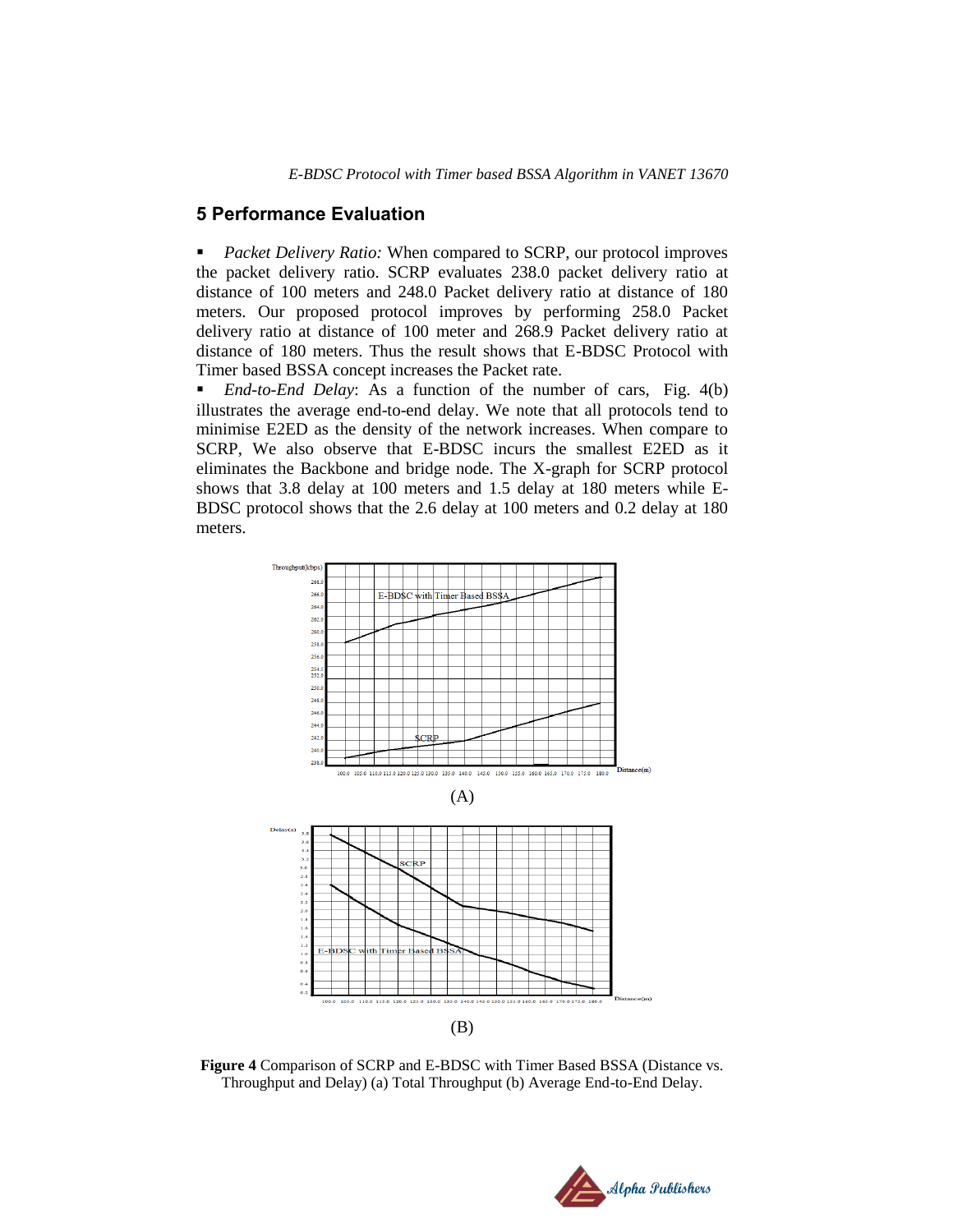#### **6 Conclusion and Future Enhancement**

In this work, we proposed a routing protocol for VANET in urban scenarios, called E-BDSC. This protocol extracts the information to enhance the stable path between source and destination using a link quality ratio. To do so, it started by broadcasting the HELLO Packets to every nodes in the global topology. This ratio which is used to permits/restricts the nodes depending upon the quality of link as becoming the next reply node for forwarding the alert message. The unwanted flooding of broadcasting message is reduced using the BSSA with timer based concept. Thus the result show that E2E delay, message loss, and unwanted flooding/bandwidth is decreased with increase in throughput when compared to SCRP.

Our analytical and experimental results show that the link quality between the source and destination has been increased with decrease in unwanted flooding/bandwidth, message loss and E2E Delay. Future work contains investigation in numerous directions based upon the reliability of alert message between source and destination. The reliability can be increased by using Reliability based routing protocol. This work also needs to improve the security of alert message by using Secure Message Transmission protocol.

#### **References**

- [1] Chitra M and Siva Sathya S, "Issues And Challenges In Broadcast Storm Suppression Algorithms Of Vehicular Ad Hoc Networks" Informatics Engineering, an International Journal (IEIJ), Vol.3, no.2,pp.11-27, 2015.
- [2] Felipe Domingos da Cunha, Azzedine Boukerche, Leandro Villas, Aline Carneiro Viana, Antonio A. F. Loureiro , "Data Communication in VANETs: A Survey, Challenges and .Applications", Ad Hoc Networks, 2014.
- [3] Humayun Kabir Md., Research Issues on Vehicular Ad hoc Network", International Journal of Engineering Trends and Technology" (IJETT) – Vol. 6, no. 4.pp.174-179, 2013.
- [4] Jerbi M, Senouci S.-M., Meraihi R., and Ghamri-Doudane Y, "An improved vehicular ad hoc routing protocol for city environments", IEEE International Conference on Communications, pp. 3972–3979, 2007.
- [5] Karp B and Kung H T, "GPSR: Greedy perimeter stateless routing for wireless .networks", Proc. 6th Annu. Int. Conf. MobiCom Netw., pp. 243–254, 2000.
- [6] Nzouonta J, Rajgure N, Wang G, and Borcea C, "VANET routing on city roads using real-time vehicular traffic information", IEEE Trans. Veh. Technol., Vol. 58, no. 7, pp. 3609–3626, 2009.
- [7] Jothi Kumar.c, R. Karthikeyan, "Improved reputation system for wireless sensor networks (WSNS)",International journal of innovations in scientific and engineering research (IJISER), Vol.1,no.3,pp.191- 195,2014.